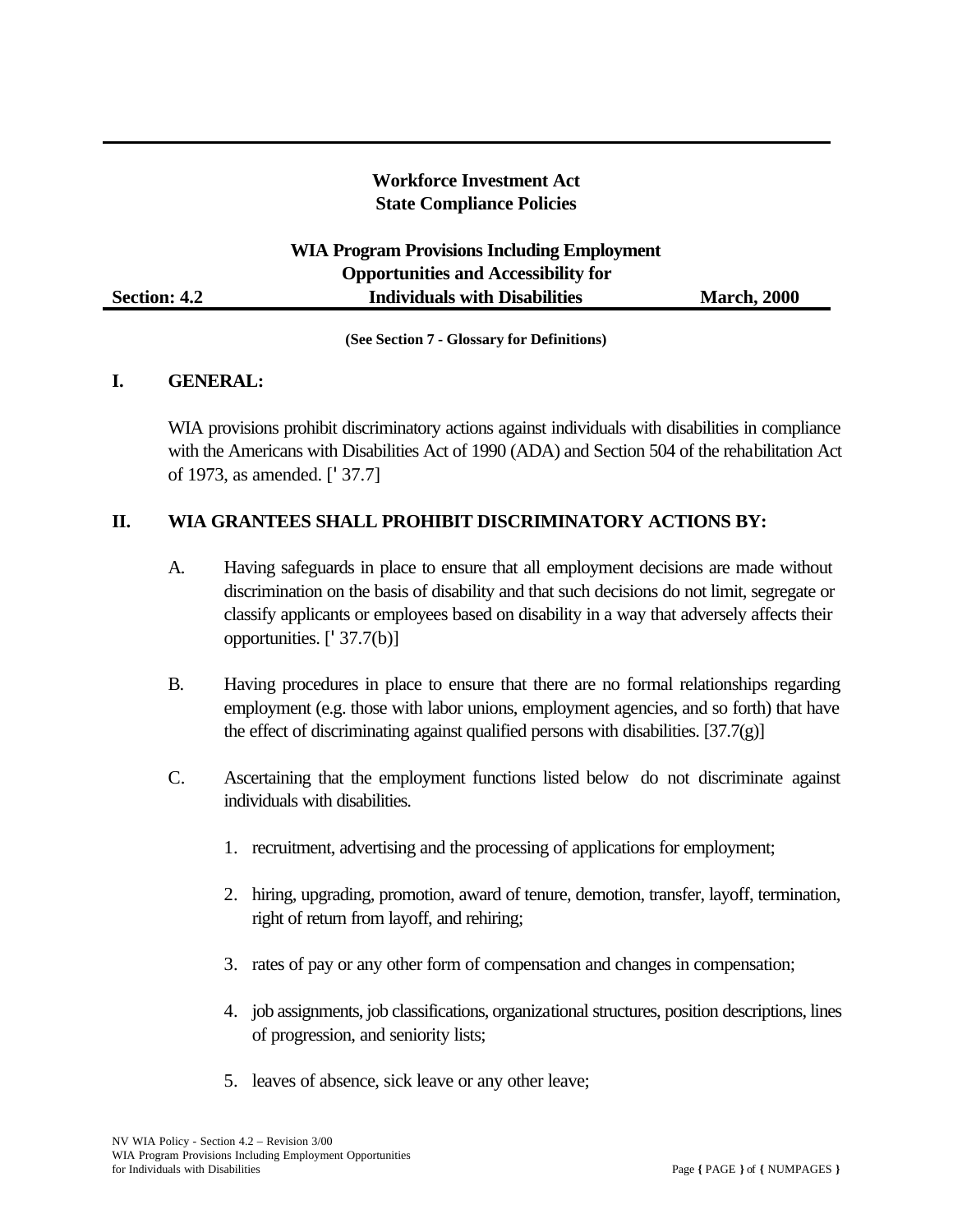- 6. fringe benefits available by virtue of employment, whether or not administered by the recipient;
- 7. selection and financial support for training, including apprenticeship, professional meetings, conferences or other related activities, and selection for leaves of absence to pursue training;
- 8. employer-sponsored activities, including social and recreational programs; and any other term, condition or privilege of employment.

### **III. WIA PROGRAM ACCESSIBILITY:**

- A. When eligibility for a specific program is based upon disability status, then it is legitimate to question an individuals's disability status in order to determine eligibility. Once the individual is determined eligible and enrolled in the program, the grantee may make inquiries into the type of accommodation or special services needed to participate in the program.
- B. Grantees and their contractors shall have effective application procedures for persons with disabilities (including those with hearing and vision impairments). Procedures shall be established to ensure that testing and all criteria does not have a disproportionate, adverse impact on disabled program applicants. Alternative methods may need to be used to ensure nondiscrimination or, in limited instances, discontinued use of a criterion or test.
- C. Special services or programs for individuals with disabilities are not prohibited under ADA but:
	- 1. individuals with disabilities cannot be forced to participate in these programs or use these special services;  $[137.7(c)]$
	- 2. services are to be equal to those provided to others, and the aids, benefits, and services as effective in affording equal opportunity to obtain the same result, to gain the same benefit, or to reach the same level of achievement as those provided to others;  $[1\,37.7(a)(2)]$  and
	- 3. if the individual elects not to participate in the special/separate program, the recipient's obligations regarding auxiliary aids and services still apply.

### **IV. EMPLOYMENT RELATED PLACEMENTS:**

A. Grantees and their contractors shall have effective application procedures for persons with disabilities (including those with hearing and vision impairments). Procedures shall be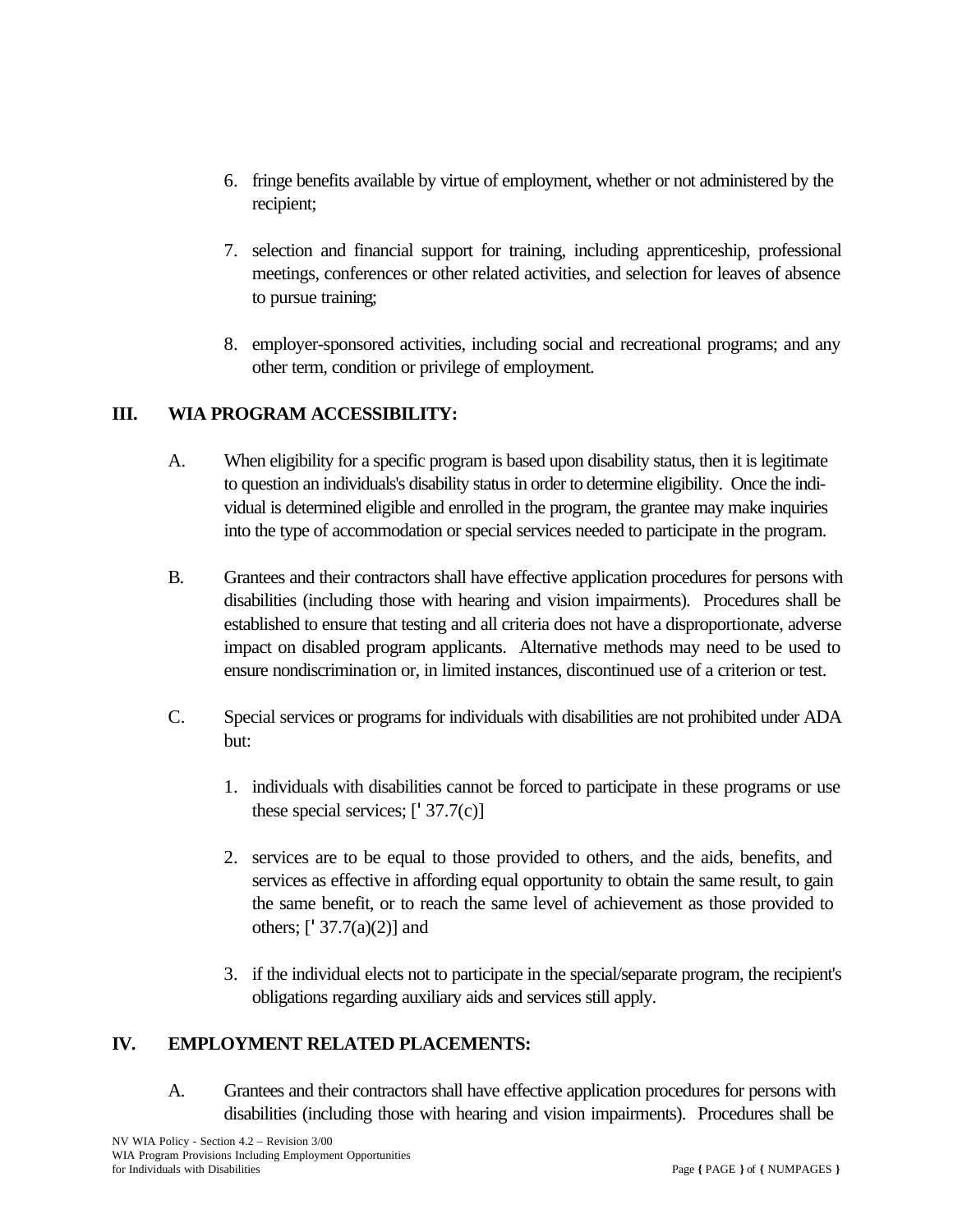established to ensure that testing and all criteria does not have a disproportionate, adverse impact on disabled employment applicants. Alternative methods may need to be used to ensure nondiscrimination or, in limited instances, discontinued use of a criterion or test.  $[$ <sup>'</sup> 37.7(e)]

- B. Grantees shall not accept discriminatory job orders and are prohibited from aiding or perpetuating discrimination by providing assistance to an agency, organization or person that discriminates against beneficiaries of the entity's program on the basis of disability.  $[$ <sup>'</sup> 37.7(e)]
- C. Grantees/OJT contractors shall not discriminate against an individual with a disability in hiring or promotion if the person is otherwise qualified for the job. If medical exams are given for employment related placement, all participants shall be subject to the same exam. [' 37.10(b)]
- D. Grantees/OJT contractors may ask about one's ability to perform a job, but cannot inquire if someone has a disability or subject a person to tests that tend to screen out people with disabilities.
- E. Grantees/OJT contractors do not need to provide accommodations that impose an "undue hardship" on business operations.  $[1, 37.8(a)]$
- F. Grantees/OJT contractors shall ensure the essential functions of the position have been clearly identified, and presented to each person being considered. Files should document the basis for final candidate selection.
- G. By July 26, 1994, all employers with 15 or more employees must be in compliance; therefore grantees shall ensure work related placements of participants are with employers that are in compliance.
- H. Job application and interview questions shall not include asking about the existence of (or nature, or severity of) a disability; however, grantees can inquire about the candidate's ability to perform the essential job functions;

### **V. FACILITY ACCESSIBILITY:**

A. Facilities shall be accessible to people with disabilities, including people who use wheelchairs. Steps shall be taken to ensure, initially and on a continuing basis, that persons or organizations do not discriminate on the basis of disability in the provision of any aid, benefit or service to program participants. See ADA Accessibility Guidelines (ADAAG) or Uniform Federal Accessibility Standards (UFAS).

NOTE: The definition of "facility" under ADA includes all or any portion of buildings,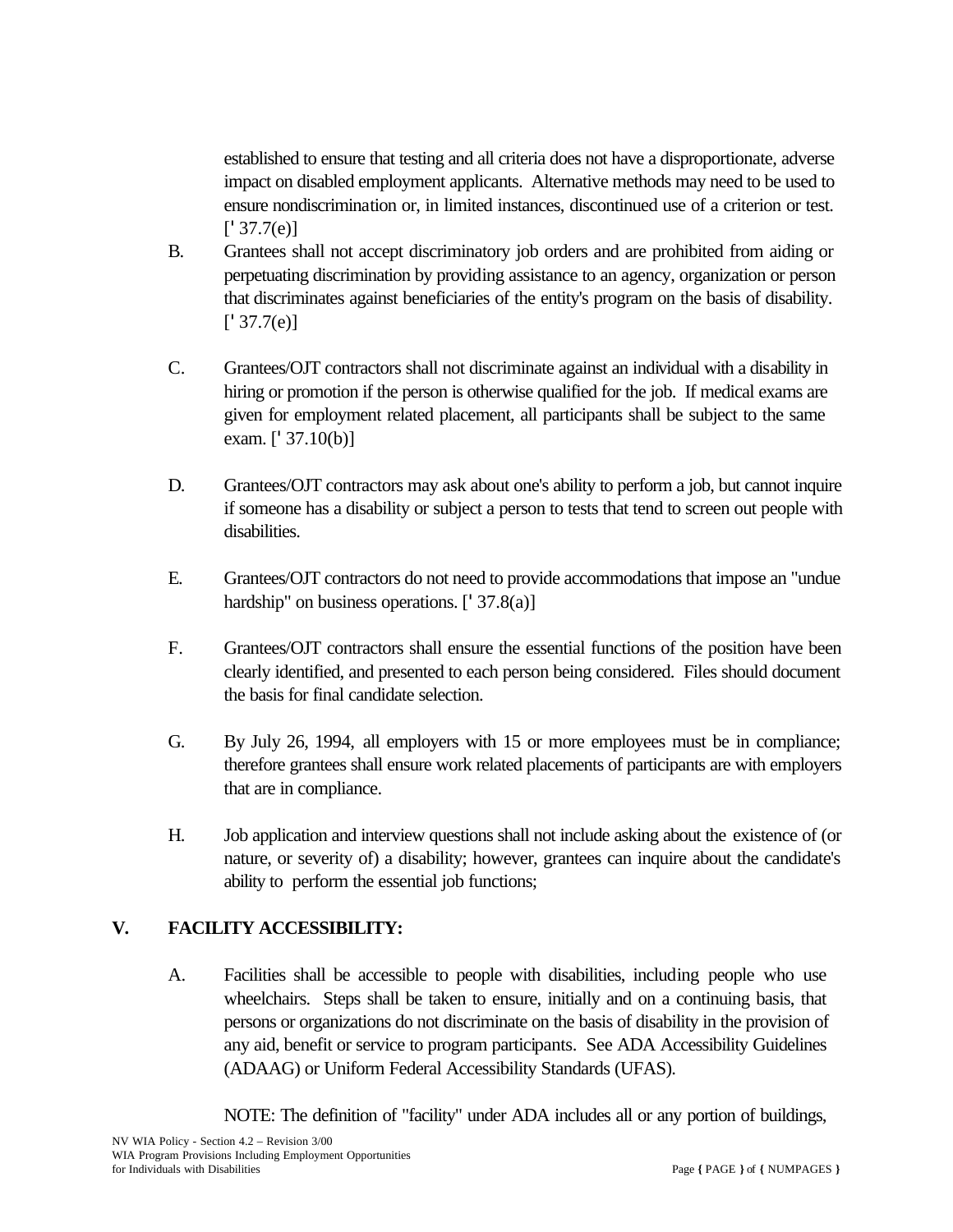structures, equipment, roads, walks, parking lots or other real or personal property or interest in such property, owned, operated or leased.

- B. Grantee shall conduct self-evaluations of their facilities to identify and correct any facilities that do not meet the requirements of Title II of the ADA. If a move, or a new facility is leased or purchased, the grantee shall complete a new evaluation prior to the lease or purchase.
- C. Grantees shall allow disabled people and disability organizations the opportunity to comment on the self-evaluation. The grantee may also consider including disabled individuals from the community on the committee, team or group conducting the selfevaluation.
- D. Grantees shall make the self-evaluation file available to the public for three years. The file shall include:
	- 1. a list of people consulted for the self-evaluation;
	- 2. a description of areas examined and any problems identified; and
	- 3. a description of any modifications made.
- E. Grantees shall provide "reasonable accommodation" to individuals with disabilities. This might include job restructuring and modification of equipment. Grantees shall establish procedures for the concept of "reasonable accommodations as it applies to program applicants and participants. ['37.8]
- F. Grantees do not need to provide accommodations that impose an "undue hardship" on business operations. ['37.8(a)]
- G. All future construction and renovation work shall be carried out in conformance with the ADA Accessibility Guidelines or UFAS. Nonstructural measures that can be taken to ensure accessibility when the program is "viewed in its entirety", include:
	- 1. relocating the activity to accessible space;
	- 2. being able to relocate the activity to accessible space,
	- 3. upon notice of the needs of a qualified disabled person;
	- 4. revising the structure or format of the activity so the space is not needed;
	- 5. modifying or redesigning equipment;
	- 6. making home visits or other alternative delivery services; or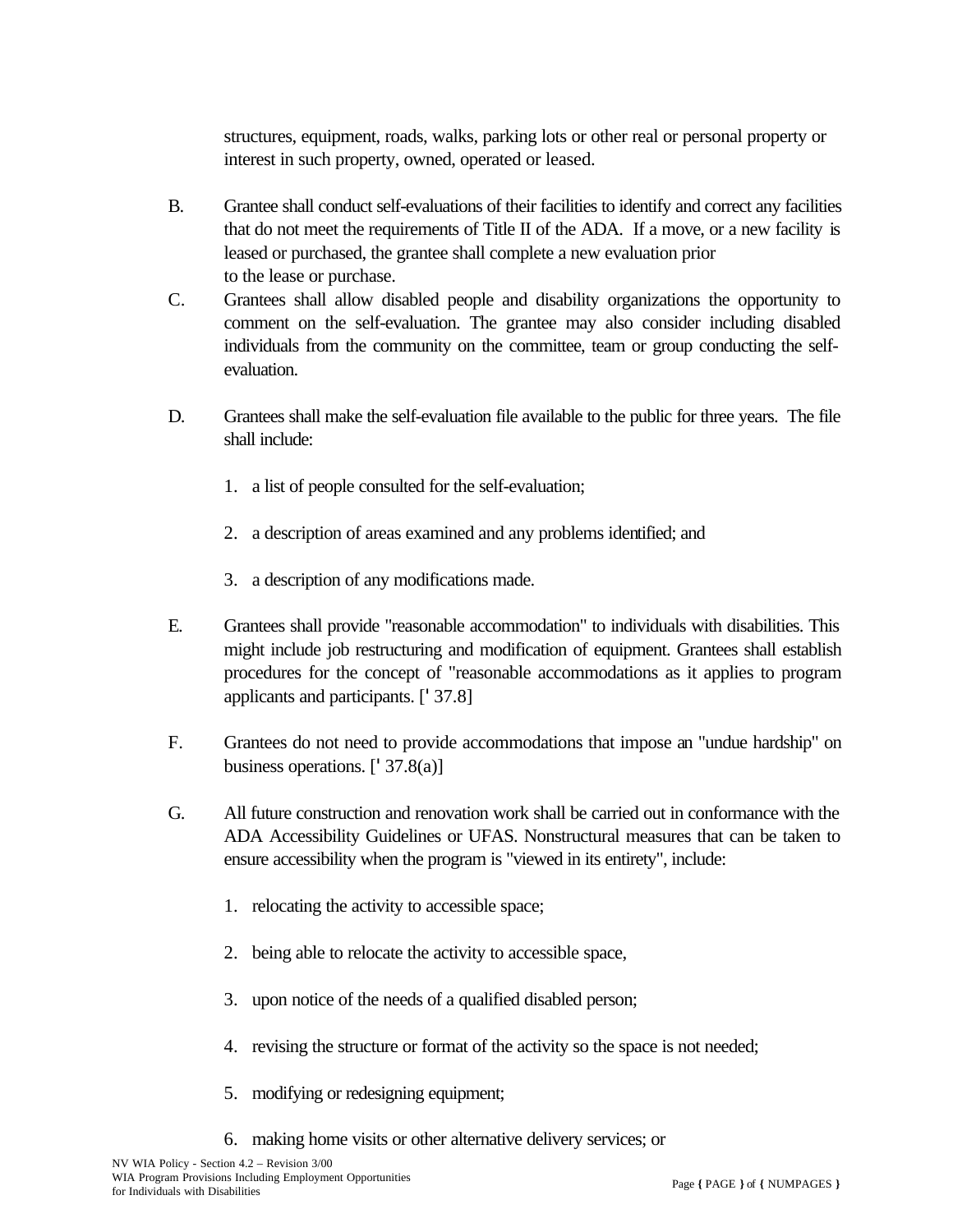7. otherwise achieving program accessibility, which may include providing an aide or personal assistant to enable an individual with a disability to obtain service.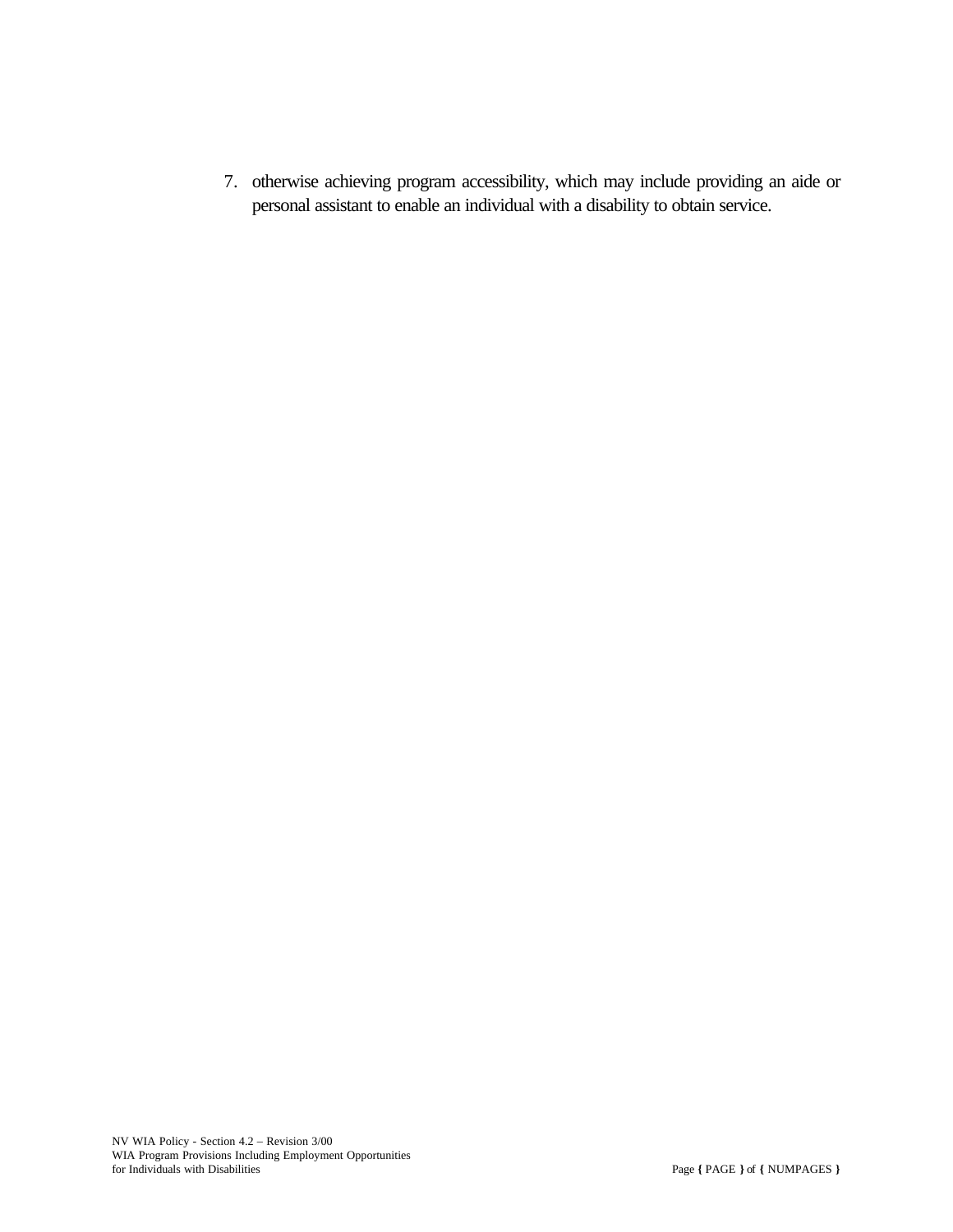# **VI. COMMUNICATION ISSUES (NOTICE OF RIGHTS AND PROTECTIONS) ['37.9, '37.29(b), '37.30, '37.31(a&b) and '37.34]:**

- A. Section 35.106 of ADA's title II requires grantees to inform applicants, participants, beneficiaries and other interested parties of their rights and protections afforded by the ADA. This can be achieved by:
	- 1. publishing handbooks, pamphlets and manuals for the public that describe their programs and activities;
	- 2. displaying posters in service centers or other public places; or
	- 3. airing public service announcements on radio and television.
- B. Grantees shall ensure that all staff involved in any aspect of WIA programs are informed periodically of, and understand fully, policies of nondiscrimination on the basis of disabilities.
- C. Grantees shall ensure that communication with disabled individuals is as effective as communication with non-disabled people.
- D. Grantees shall provide information to individuals with disabilities including signage at all inaccessible entrances that directs them to an accessible entrance.
- E. Grantees may adapt auxiliary aids and services for a particular situation.
- F. TDD or telephone relay services shall be accessible. The relay service may alleviate some of the communication barriers hearing and speech-impaired people face. ['37.34]

### **VII. INFORMATION AND SIGNAGE ['37.30, '37.31, '37.34 and '37.9(e)]:**

- A. Methods of providing information include: audio-visual materials, pamphlets, manuals, electronic bulletin boards, checklists, and training.
- B. Grantees shall provide information to individuals with disabilities about accessible services, activities and facilities. This includes providing signage at all inaccessible entrances to each of its facilities that directs people to an accessible entrance.

### **VIII. AUXILIARY AIDS AND SERVICES ['37.8 and '37.9]:**

A. Auxiliary aids and services shall be provided to individuals with vision and hearing impairments or other individuals with disabilities, unless an undue burden would result.